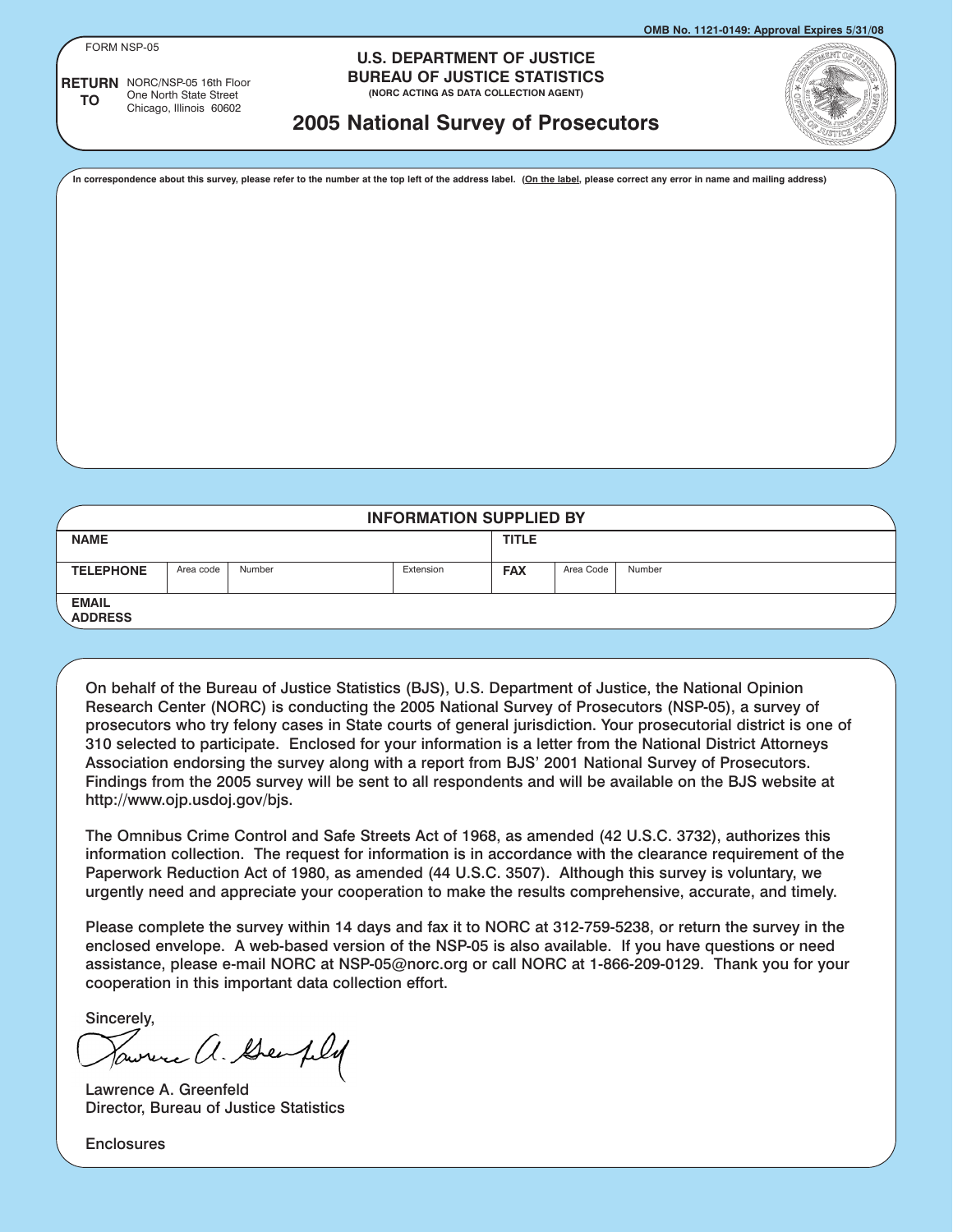# Instructions for Completing the National Survey of Prosecutors

- 1. The label on the front cover contains identifying information about your prosecutorial district. We have identified your office as having jurisdiction over felony cases handled in State courts of general jurisdiction. Please answer all questions for your entire district. If your prosecutorial district includes more than one county, respond for all counties. If your office does not have jurisdiction over any felony cases, please email NORC at NSP-05@norc.org.
- 2. Please answer each question in sequence by marking the appropriate box and/or by printing the requested information in the space provided. In some cases you will be requested to skip certain questions based on your response.
- 3. If you need to give an explanation for an answer, please use the space provided.
- 4. Please complete the survey within 14 days, and fax the cover and pages 3-7 to: NORC/NSP-05 at 312-759-5238. (Keep the original pages for your records.) Or, mail the survey to NORC in the pre-addressed, pre-paid envelope provided, and keep a copy for your records.
- 5. If you need assistance to answer any question please e-mail NORC at NSP-05@norc.org, or call NORC at 1-866-209-0129.

### **WEB VERSION**

We have also created an electronic version of the survey which you can access and complete over the Internet at https://survey.norc.org/nsp-05/

Since some questions may require you to look up information, we suggest filling in the answers on the mail survey before accessing the Internet version. Your password and pin number are printed on the cover label. Please keep the mail version for your records.

#### **BURDEN STATEMENT**

Public reporting burden for this collection of information is estimated to average 30 minutes per response, including time for reviewing instructions, searching existing data sources, gathering and maintaining the data needed, and completing and reviewing the collection of information. Send comments regarding this burden estimate, or any other aspects of this collection of information, including suggestions for reducing this burden, to the Director, Bureau of Justice Statistics, 810 Seventh Street, NW, Washington, DC 20531. The Omnibus Crime Control and Safe Streets Act of 1968, as amended (42 USC 3732), authorizes this information collection. Although this survey is voluntary, we urgently need and appreciate your cooperation to make the results comprehensive, accurate, and timely.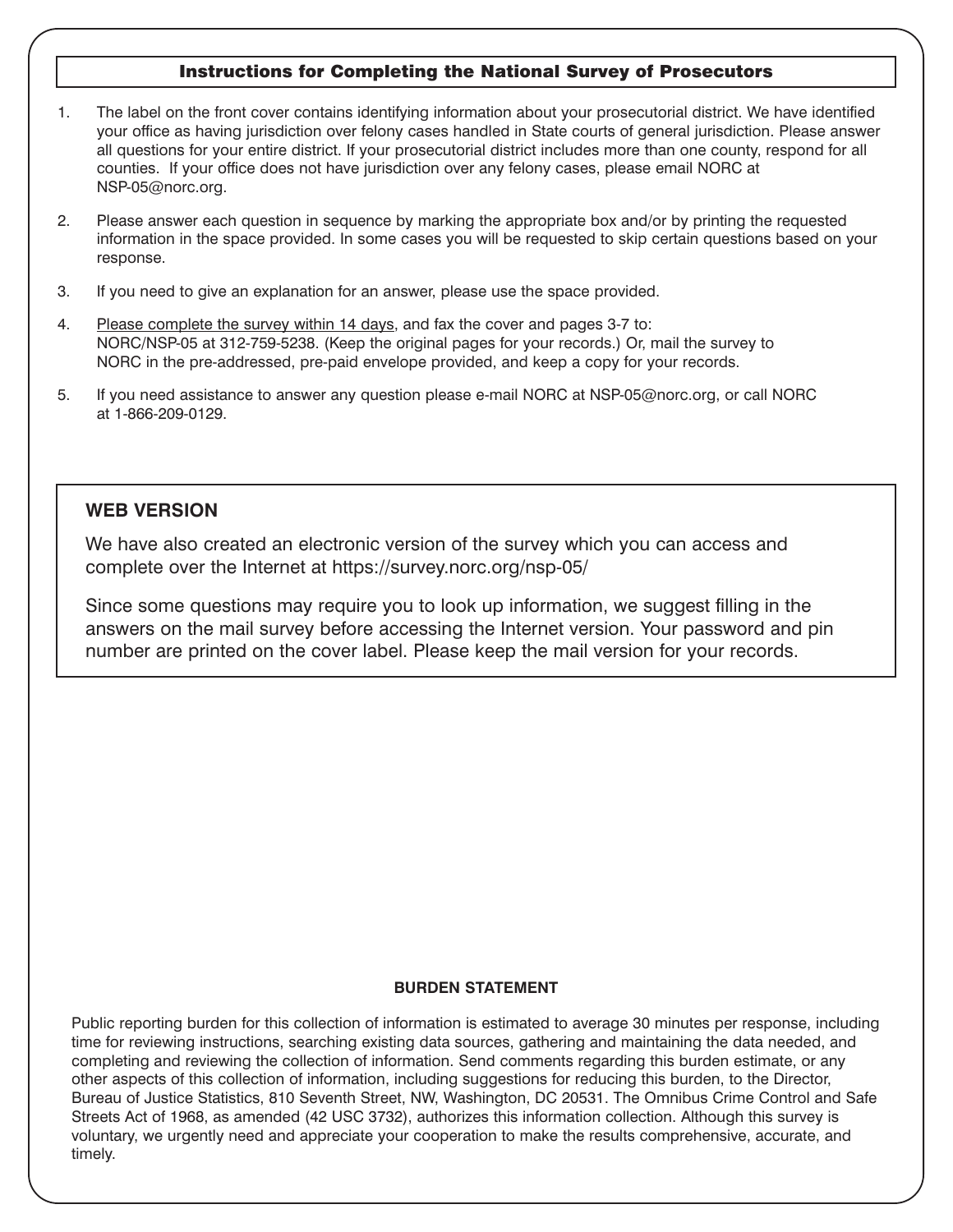|  | <b>Section A: Staffing and Office</b> |  |
|--|---------------------------------------|--|
|  | <b>Demographics</b>                   |  |

**A1. What is the term of office for the Chief prosecutor?**

*\_\_\_\_\_\_\_\_\_years* 

- **A2. As of the end of last month, how long had the chief prosecutor served in this capacity?**
	- **a.** *\_\_\_\_\_\_\_\_\_years* **b.** *\_\_\_\_\_\_\_\_\_months*

**A3-A4. Currently, how many of the following types of staff are employed in your entire district? Part-time refers to any employee who works fewer hours than your standard work week and includes job sharing. If an employee works in more than one position, please count that employee in only one category.** *(If you are unable to provide the actual number, please provide your best estimate. If none, enter "0".)*

|                                                                                                                                                                                           | <b>Total district</b>                       |                                           |
|-------------------------------------------------------------------------------------------------------------------------------------------------------------------------------------------|---------------------------------------------|-------------------------------------------|
| <b>Staff position</b>                                                                                                                                                                     | <b>Full-time</b>                            | A3. Number A4. Number<br><b>Part-time</b> |
| Chief prosecutor:<br>The elected or State-appointed<br>head of the prosecutorial district                                                                                                 | a. __________                               |                                           |
| <b>Assistant prosecutors:</b><br>Any employee of the chief<br>prosecutor licensed to practice<br>law and litigating criminal<br>cases. Excludes attorneys<br>in non-litigating positions. |                                             |                                           |
| Supervisory attorneys:<br>Attorneys in managerial<br>positions litigating cases.                                                                                                          | $\mathbf{C}$ . The contract of $\mathbf{C}$ |                                           |
| Civil attorneys:<br>Any employee of the chief<br>prosecutor licensed to practice<br>law and litigating civil<br>cases. Excludes attorneys<br>in non-litigating positions.                 | d.                                          |                                           |
| Managers:<br>Attorneys or non-attorneys<br>in primarily managerial<br>positions who do not<br>litigate cases.                                                                             | e.__________                                |                                           |
| Victim advocates                                                                                                                                                                          |                                             | <u> a shekara t</u>                       |
| <b>Legal services</b><br>(e.g., law clerks, paralegals)                                                                                                                                   |                                             |                                           |
| Investigators<br>(Include those on contract)                                                                                                                                              | h. $\qquad \qquad$                          |                                           |
| <b>Support staff</b><br>(e.g., administrative<br>staff, clerical staff, computer<br>personnel, fiscal officers, etc.)                                                                     | i. $\frac{1}{2}$                            |                                           |
| Other (Describe) __________                                                                                                                                                               | j. $\frac{1}{2}$                            |                                           |
| <b>TOTAL STAFF</b>                                                                                                                                                                        | k. ___________                              |                                           |

**A5. What is the annual salary of the Chief prosecutor?** *\$\_\_\_\_\_\_\_\_\_\_\_\_\_\_\_\_\_\_\_\_\_.00 per year*

**A6. Is the Chief prosecutor an elected official?**

|  | ×<br>× |
|--|--------|
|--|--------|

 $2 \square$  No

- **A7. During the past 12 months, did your office experience problems with recruiting new staff attorneys?**
	- <sup>1</sup> Yes
	- 2 No → Skip to A9
- **A8. What was the primary obstacle to recruiting new staff attorneys in your office?** *(Mark (X) only one)*
	- $1$  Salary
	- 2 Workload
	-
	- <sup>3</sup> Professional development/training opportunities
	- $4\Box$  Benefits package
	- <sup>5</sup> Advancement opportunities
	- $\frac{1}{6}$  Non-salary incentives (e.g., loan forgiveness, flextime, child care, etc.)

- **A9. During the past 12 months, did your office experience problems with retaining existing staff attorneys?**
	- <sup>1</sup> Yes
	- 2 No → Skip to Section B
- **A10. What was the primary obstacle to retaining existing staff attorneys in your office?** *(Mark (X) only one)*
	- $1$  Salary
	- $2$  Workload
	- <sup>3</sup> Staff burnout
	- $4 \Box$  Professional development/training opportunities
	- <sup>5</sup> Benefits package
	- $6 \Box$  Advancement opportunities
	- $7 \square$  Non-salary incentives (e.g., loan forgiveness, flextime, child care, etc.)

\_\_\_\_\_\_\_\_\_\_\_\_\_\_\_\_\_\_\_\_\_\_\_\_\_\_\_\_\_\_\_\_\_\_\_\_\_\_\_\_\_\_\_\_

<sup>8</sup> Other *(Describe)*\_\_\_\_\_\_\_\_\_\_\_\_\_\_\_\_\_\_\_\_\_\_\_\_\_\_\_\_\_

<sup>7</sup> Other *(Describe)*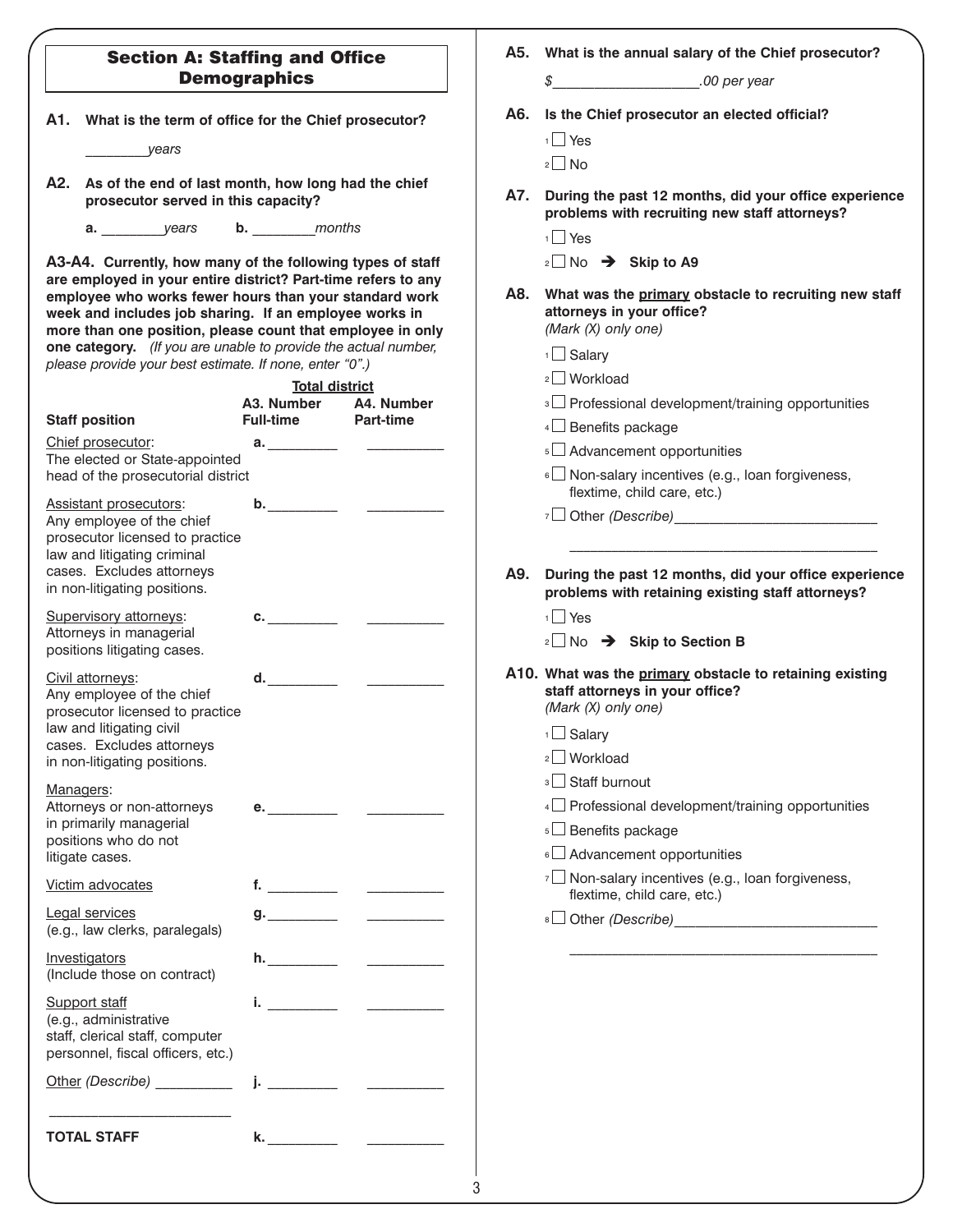|     | <b>Section B: Funding</b>                                                                                                                                                                                                         | C4. Which of the following types of computer crimes<br>(either misdemeanor or felony) did your office<br>prosecute during the past 12 months?                                 |  |
|-----|-----------------------------------------------------------------------------------------------------------------------------------------------------------------------------------------------------------------------------------|-------------------------------------------------------------------------------------------------------------------------------------------------------------------------------|--|
|     | B1. What is the current annual budget of your office for<br>prosecutorial functions? (If you are unable to provide                                                                                                                | (Mark (X) yes or no for each type of computer crime)                                                                                                                          |  |
|     | the actual amount, please provide your best estimate.)                                                                                                                                                                            | Yes No Type of computer crime                                                                                                                                                 |  |
|     | Total prosecutorial budget, current year                                                                                                                                                                                          | $\frac{1}{2}$ <b>a.</b> Credit card fraud                                                                                                                                     |  |
|     | .00                                                                                                                                                                                                                               | <b>b.</b> Bank card fraud (i.e., ATM, debit)                                                                                                                                  |  |
|     | $\mathcal{S}$<br>If you reported for a time period other than calendar year                                                                                                                                                       | $1 \Box$ 2 <b>c.</b> Computer forgery (i.e., alteration<br>of computerized documents)                                                                                         |  |
|     | 2005, please enter the dates below:<br><b>Budget Period</b><br>$\frac{1}{2}$ to $\frac{1}{2}$                                                                                                                                     | 1<br>$\sqrt{2}$ <b>d.</b> Computer sabotage (i.e., to hinder the<br>normal functioning of a computer<br>system through the introduction of<br>worms, viruses, or logic bombs) |  |
|     | month day<br>month day<br>year<br>year                                                                                                                                                                                            | $\sqrt{1 - z}$ e. Unauthorized access to a<br>computer system (i.e., hacking)                                                                                                 |  |
|     | B2. What percentage of the prosecutor's annual office<br>budget entered at B1 comes directly from each of the<br>following sources? (If you are unable to provide the<br>actual percentage, please provide your best estimate. If | $\frac{1}{2}$ f. Unauthorized copying or distribution of<br>computer programs (i.e., software<br>copyright infringement)                                                      |  |
|     | none, enter "0".)<br>Percentage Source                                                                                                                                                                                            | $1 \Box$ 2 g. Cyberstalking (i.e., the activity of users<br>sending harassing or threatening<br>e-mail to other users)                                                        |  |
|     | <b>a.</b> % State                                                                                                                                                                                                                 | $\frac{1}{2}$ 2 h. Theft of intellectual property                                                                                                                             |  |
|     | <b>b.</b> ________% County                                                                                                                                                                                                        | $1 \Box 2 \Box$ i. Transmitting child pornography                                                                                                                             |  |
|     |                                                                                                                                                                                                                                   | $\frac{1}{2}$ 2 <b>j.</b> Identity theft                                                                                                                                      |  |
|     | c. ________% City government                                                                                                                                                                                                      | $\frac{1}{2}$ 2 <b>k.</b> Other (Describe)                                                                                                                                    |  |
|     | d. ________% Grants (State, Federal, other)                                                                                                                                                                                       |                                                                                                                                                                               |  |
|     |                                                                                                                                                                                                                                   |                                                                                                                                                                               |  |
|     | 100 % TOTAL                                                                                                                                                                                                                       | <b>Section D: Homeland Security</b>                                                                                                                                           |  |
|     | <b>Section C: Special Categories</b>                                                                                                                                                                                              | D1. During the past 12 months, did anyone from your<br>office attend training on homeland security issues?                                                                    |  |
|     | of Felony Prosecutions                                                                                                                                                                                                            | $1$ Yes                                                                                                                                                                       |  |
|     | C1. Does your State have a domestic (family) violence<br>statute?                                                                                                                                                                 | $\mathbf{2}\Box$ No                                                                                                                                                           |  |
|     | $1$ Yes                                                                                                                                                                                                                           | D2. During the past 12 months, did anyone from your<br>office participate on a state or local task force for                                                                  |  |
|     | $2 \square$ No                                                                                                                                                                                                                    | homeland security?                                                                                                                                                            |  |
| C2. | Does your office have a domestic violence unit?                                                                                                                                                                                   | $1 \square$ Yes                                                                                                                                                               |  |
|     | $1$ Yes                                                                                                                                                                                                                           | $2 \square$ No                                                                                                                                                                |  |
|     | $2 \square$ No                                                                                                                                                                                                                    | D3. During the past 12 months, did your office prosecute<br>any cases related to terrorism?                                                                                   |  |
|     | C3. Did your office prosecute any computer related                                                                                                                                                                                | $1$ Yes                                                                                                                                                                       |  |
|     | crimes under the computer crime statutes in your<br>State? (Mark (X) only one)                                                                                                                                                    | $2 \square$ No                                                                                                                                                                |  |
|     | 1 <sup>N</sup> Yes                                                                                                                                                                                                                | D4. During the past 12 months, did anyone from your                                                                                                                           |  |
|     | $\frac{1}{2}$ No → Skip to Section D<br><sup>3</sup> No State computer crime                                                                                                                                                      | office actively participate in terrorism related<br>investigations?                                                                                                           |  |
|     |                                                                                                                                                                                                                                   |                                                                                                                                                                               |  |
|     |                                                                                                                                                                                                                                   | $1 \square$ Yes                                                                                                                                                               |  |
|     | statutes > Skip to Section D                                                                                                                                                                                                      | $2 \square$ No                                                                                                                                                                |  |

4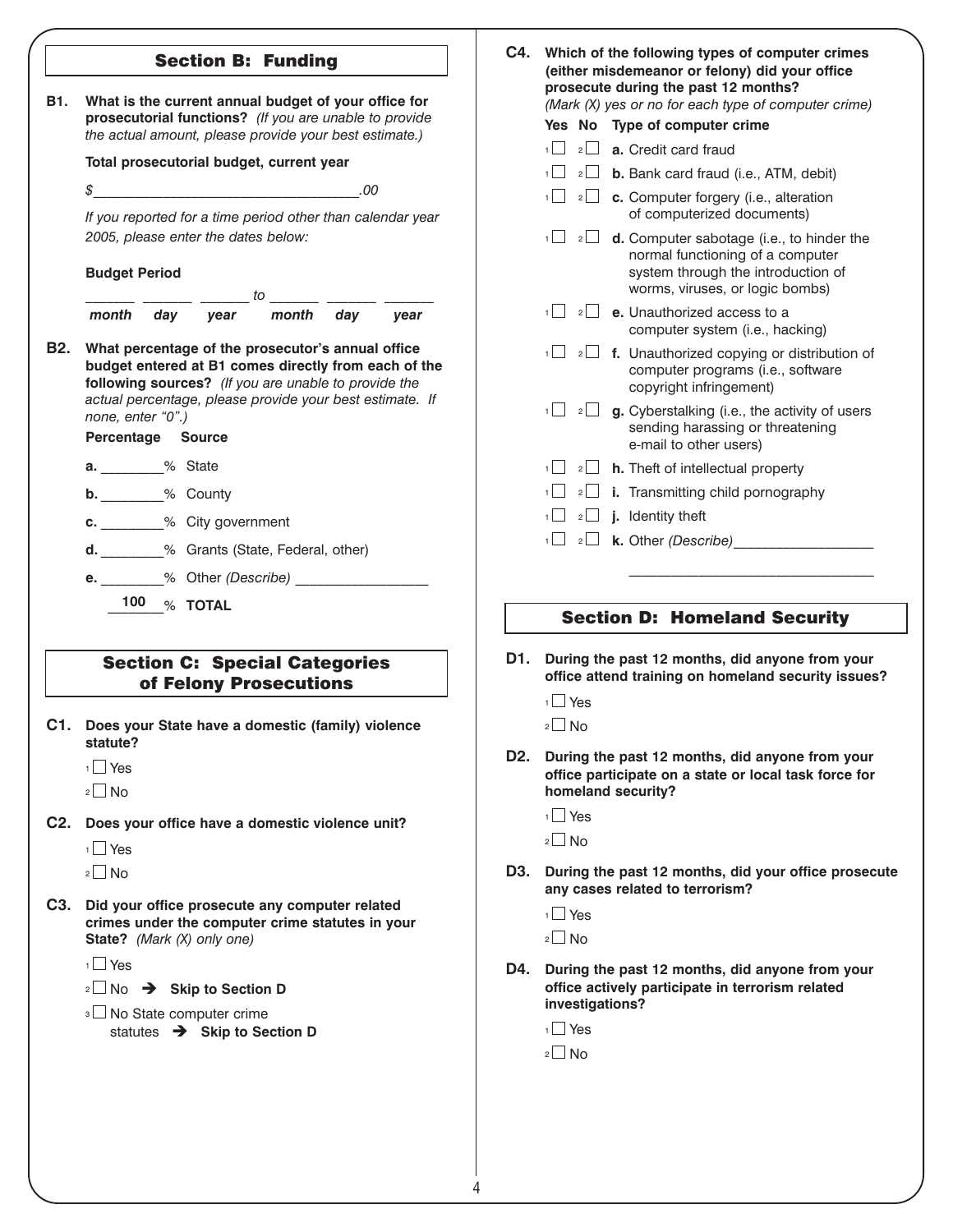# Section E: Caseload

| E1. |                          | jurisdiction over any of the following?<br>(Mark (X) all that apply)                                                                                                                                                                                                                                                                                    | In addition to felony cases, does your office have |  |     |                                       | Case: Use the definition you selected in E2.<br>F1. During the past 12 months, did your office proceed |
|-----|--------------------------|---------------------------------------------------------------------------------------------------------------------------------------------------------------------------------------------------------------------------------------------------------------------------------------------------------------------------------------------------------|----------------------------------------------------|--|-----|---------------------------------------|--------------------------------------------------------------------------------------------------------|
|     |                          | $\mathbf{a}$ . $\Box$ Misdemeanor cases                                                                                                                                                                                                                                                                                                                 |                                                    |  |     |                                       | against any juveniles in criminal court? Count only<br>cases where juveniles are treated as adults.    |
|     |                          | $\mathbf{b}$ . $\Box$ Misdemeanor cases only if associated<br>with a felony                                                                                                                                                                                                                                                                             |                                                    |  |     |                                       | $\sqrt{1}$ Yes $\rightarrow$ How many cases?<br>(If you cannot provide the actual number,              |
|     |                          | c. $\Box$ Misdemeanor appeals                                                                                                                                                                                                                                                                                                                           |                                                    |  |     |                                       | please provide your best estimate)                                                                     |
|     |                          | <b>d.</b> $\Box$ Felony appeals                                                                                                                                                                                                                                                                                                                         |                                                    |  |     | $2 \square$ No                        |                                                                                                        |
|     |                          | <b>e.</b> $\Box$ Traffic violations (excluding driving while<br>intoxicated and hit-and-run accidents)                                                                                                                                                                                                                                                  |                                                    |  |     |                                       | F2. Does your office have a specialized unit or<br>designated attorney(s) that handles juveniles       |
|     |                          | $f.$ Juvenile matters                                                                                                                                                                                                                                                                                                                                   |                                                    |  |     |                                       | proceeded against in criminal court?                                                                   |
|     |                          | $\mathbf{g}$ . $\Box$ Child support enforcement                                                                                                                                                                                                                                                                                                         |                                                    |  |     | (Mark (X) only one)                   |                                                                                                        |
|     |                          | $h.$ Represent government in civil lawsuits                                                                                                                                                                                                                                                                                                             |                                                    |  |     | $\frac{1}{1}$ Has specialized unit    |                                                                                                        |
| E2. |                          | Which of the following best describes how your office                                                                                                                                                                                                                                                                                                   |                                                    |  |     | $\sqrt{2}$ Has designated attorney(s) |                                                                                                        |
|     |                          | counts a criminal case?                                                                                                                                                                                                                                                                                                                                 |                                                    |  |     |                                       | <sup>3</sup> Has both specialized unit or designated attorneys                                         |
|     | (Mark (X) only one)      |                                                                                                                                                                                                                                                                                                                                                         |                                                    |  |     |                                       | 4 <b>Does not have specialized unit or</b>                                                             |
|     | $1$ By each charge       |                                                                                                                                                                                                                                                                                                                                                         |                                                    |  |     |                                       | designated attorneys.                                                                                  |
|     |                          | $2 \Box$ By the most serious charge                                                                                                                                                                                                                                                                                                                     |                                                    |  | F3. |                                       | Does your office have written guidelines about                                                         |
|     |                          | <sup>3</sup> By each defendant                                                                                                                                                                                                                                                                                                                          |                                                    |  |     |                                       | proceeding against juveniles in criminal court?                                                        |
|     | $4\Box$ By each incident |                                                                                                                                                                                                                                                                                                                                                         |                                                    |  |     | $1$ Yes                               |                                                                                                        |
|     |                          |                                                                                                                                                                                                                                                                                                                                                         |                                                    |  |     | $2 \square$ No                        |                                                                                                        |
|     | the past 12 months.      | E3. Please use the following definitions to provide the<br>total number of cases closed and convicted during<br>Closed case: Any case with a judgment of conviction,                                                                                                                                                                                    |                                                    |  |     |                                       |                                                                                                        |
|     | the court.               | acquittal, or dismissal with or without prejudice, entered by                                                                                                                                                                                                                                                                                           |                                                    |  |     |                                       |                                                                                                        |
|     |                          | Felony case: Please use your State definition of felony. If<br>this term is not used in your State, please interpret "felony"<br>to mean any case in which the defendant, if convicted,<br>could be sentenced to more than one year in a State prison<br>facility. Include as a felony case any defendant who had at<br>least one felony filing charge. |                                                    |  |     |                                       |                                                                                                        |
|     |                          | Misdemeanor case: Any defendant who had only<br>misdemeanor filing charges.                                                                                                                                                                                                                                                                             |                                                    |  |     |                                       |                                                                                                        |
|     |                          | (If you are unable to provide the actual number, please provide<br>your best estimate. If none, enter "0".)                                                                                                                                                                                                                                             |                                                    |  |     |                                       |                                                                                                        |
|     | <b>Number</b>            | <b>Type of case</b>                                                                                                                                                                                                                                                                                                                                     |                                                    |  |     |                                       |                                                                                                        |
|     |                          | <b>a. I.</b> Total felony jury trial verdicts                                                                                                                                                                                                                                                                                                           |                                                    |  |     |                                       |                                                                                                        |
|     |                          | b. _______________ Total felony cases closed                                                                                                                                                                                                                                                                                                            |                                                    |  |     |                                       |                                                                                                        |
|     |                          | c. Total felony cases convicted                                                                                                                                                                                                                                                                                                                         |                                                    |  |     |                                       |                                                                                                        |
|     |                          | (If your office does not handle misdemeanor cases, enter "NA".)                                                                                                                                                                                                                                                                                         |                                                    |  |     |                                       | If you are unsure how to answer any questions                                                          |
|     |                          | d. Total misdemeanor cases closed                                                                                                                                                                                                                                                                                                                       |                                                    |  |     |                                       | please e-mail NORC at<br>NSP-05@norc.org<br>or call 1-866-209-0129                                     |

Section F. Juvenile Matters

### 5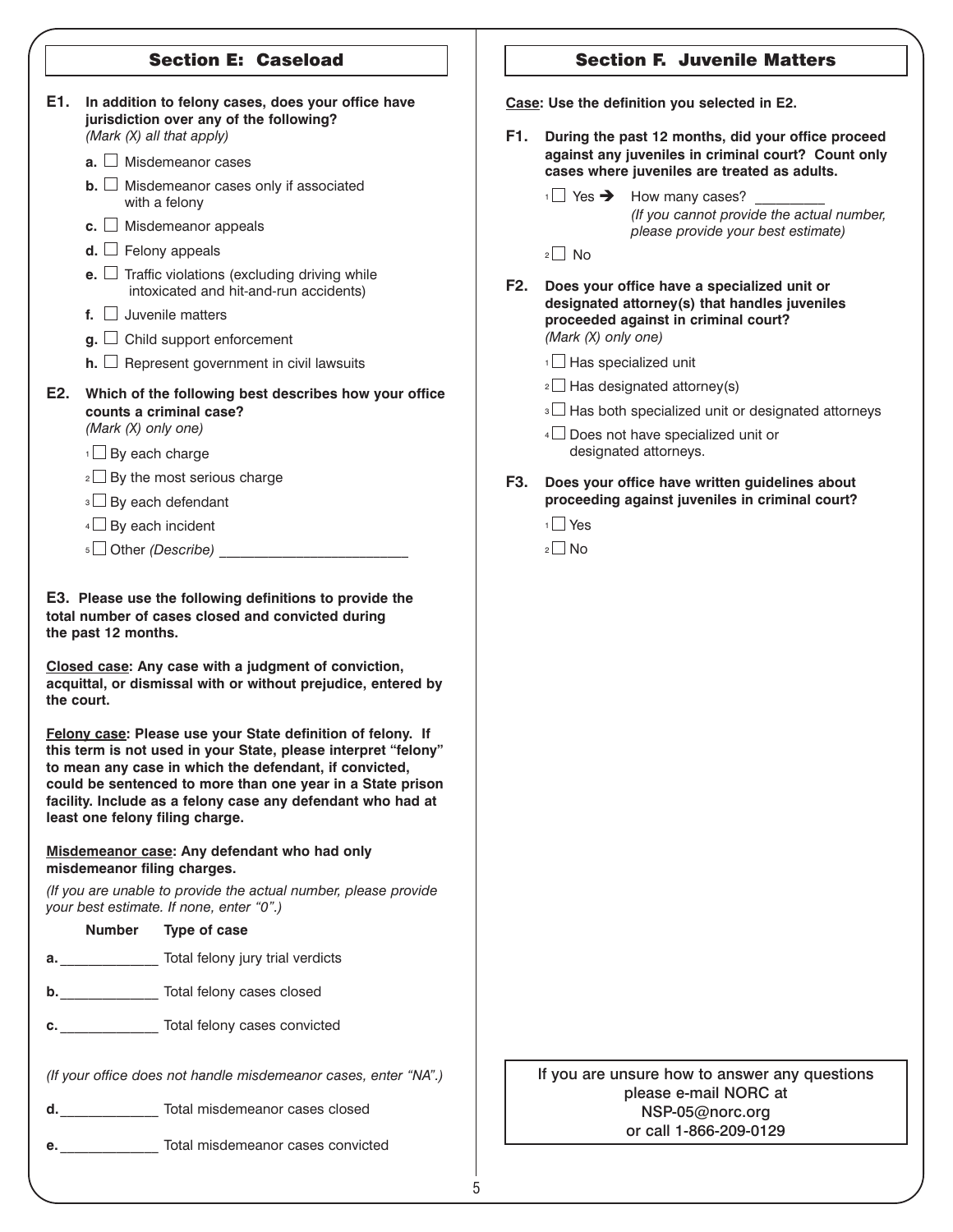# Section G: Work-Related Threats or Assaults

| G1. During the past 12 months, did your chief prosecutor, |
|-----------------------------------------------------------|
| any assistant prosecutors, or any staff investigators     |
| receive any work-related threats or assaults?             |

|   | u<br>۱<br>− |  |
|---|-------------|--|
| 2 |             |  |

2 No → Skip to G5

**G2-G4. For each type of work-related threat or assault, mark (X) for each person who received that type of threat or assault during the past 12 months.**  *(Mark (X) all that apply)*

| <b>Type of</b>         | threat or assault                                                                                                                                                                                                                                                                                                                                                                                     | G2.<br><b>Chief</b><br>prosecutor | G3.<br><b>Assistant</b> | G4.<br><b>Staff</b><br>prosecutor investigator |
|------------------------|-------------------------------------------------------------------------------------------------------------------------------------------------------------------------------------------------------------------------------------------------------------------------------------------------------------------------------------------------------------------------------------------------------|-----------------------------------|-------------------------|------------------------------------------------|
|                        | a. Threatening letter                                                                                                                                                                                                                                                                                                                                                                                 | $\blacksquare$                    |                         | $\mathsf{L}$                                   |
|                        | <b>b.</b> Threatening call                                                                                                                                                                                                                                                                                                                                                                            |                                   |                         |                                                |
| c. Face-to-face threat |                                                                                                                                                                                                                                                                                                                                                                                                       |                                   |                         |                                                |
| d. Battery/Assault     |                                                                                                                                                                                                                                                                                                                                                                                                       |                                   |                         |                                                |
| e. Other (Describe)    |                                                                                                                                                                                                                                                                                                                                                                                                       |                                   |                         |                                                |
| G5.                    | Are any of the following security measures used for<br>protection of the prosecutor's office?<br>(Mark (X) all that apply)<br><b>a.</b> $\Box$ Police protection<br><b>b.</b> $\Box$ Building guards                                                                                                                                                                                                  |                                   |                         |                                                |
|                        | <b>c.</b> $\Box$ Electronic surveillance                                                                                                                                                                                                                                                                                                                                                              |                                   |                         |                                                |
|                        | $d.$ Metal detectors                                                                                                                                                                                                                                                                                                                                                                                  |                                   |                         |                                                |
|                        | <b>e.</b> $\Box$ Electronic security systems                                                                                                                                                                                                                                                                                                                                                          |                                   |                         |                                                |
|                        | f. $\Box$ Other (Describe)                                                                                                                                                                                                                                                                                                                                                                            |                                   |                         |                                                |
|                        |                                                                                                                                                                                                                                                                                                                                                                                                       |                                   |                         |                                                |
| G6.                    | $\mathbf{g}$ . $\Box$ No security measures used<br>Does your chief prosecutor, any assistant<br>prosecutors, or any staff investigators carry a firearm<br>for personal safety or security?<br>(Mark (X) all that apply)<br>$\mathbf{a}$ . $\Box$ Chief prosecutor<br><b>b.</b> $\Box$ Assistant prosecutors<br>c. $\Box$ Staff investigators<br><b>d.</b> $\Box$ None of these staff carry a firearm |                                   |                         |                                                |
|                        |                                                                                                                                                                                                                                                                                                                                                                                                       |                                   |                         |                                                |

|       | <b>Section H: DNA Evidence</b>                                                                                                                                                                                                                                  |
|-------|-----------------------------------------------------------------------------------------------------------------------------------------------------------------------------------------------------------------------------------------------------------------|
| H1.   | During the past 12 months, which laboratory<br>performed DNA analyses for your office?<br>(Mark (X) all that apply)                                                                                                                                             |
|       | $\mathbf{a}$ . $\Box$ Federal Bureau of Investigation (FBI)                                                                                                                                                                                                     |
|       | $\mathbf{b}$ . State operated forensic laboratory                                                                                                                                                                                                               |
|       | c. $\Box$ Local agency operated forensic laboratory                                                                                                                                                                                                             |
|       | $d.$ $\Box$ Privately operated forensic laboratory                                                                                                                                                                                                              |
|       | <b>e.</b> $\Box$ Other ( <i>Describe</i> )                                                                                                                                                                                                                      |
| H2.   | During the past 12 months, did your office<br>encounter any of the following problems with<br>the use of DNA evidence?<br>(Mark $(X)$ all that apply)                                                                                                           |
|       | <b>a.</b> $\Box$ Improper collection of evidence by police                                                                                                                                                                                                      |
|       | $\mathbf{b}$ . $\Box$ Inconclusive DNA results                                                                                                                                                                                                                  |
|       | c. $\Box$ Excessive delay in getting DNA results from<br>laboratory                                                                                                                                                                                             |
|       | $d.$ $\Box$ Difficulty in getting DNA results admitted in<br>court as evidence                                                                                                                                                                                  |
|       | <b>e.</b> $\Box$ Difficulty obtaining expert witnesses                                                                                                                                                                                                          |
| H3. I | During the past 12 months, did anyone from your<br>office attend training on the use of DNA evidence?<br>$1$ Yes<br>$2$ No                                                                                                                                      |
|       | H4. Does your district maintain an offender<br><b>DNA</b> database?<br>1 Yes                                                                                                                                                                                    |
|       | $2 \square$ No                                                                                                                                                                                                                                                  |
| H5.   | Does your district maintain a local forensic<br>DNA database?                                                                                                                                                                                                   |
|       | $1 \square$ Yes                                                                                                                                                                                                                                                 |
|       | $2 \Box$ No                                                                                                                                                                                                                                                     |
|       | H6. During the past 12 months, for each of the following<br>types of crime, what percentage did your office<br>prosecute using DNA evidence? (If you are unable to<br>provide the actual percentage, please provide your best<br>estimate. If none, enter "0".) |
|       | a. ______ % Violent (non-sexual) crimes<br>(i.e., Homicide, etc.)                                                                                                                                                                                               |
|       | b. _______% Rape and/or sexual assault                                                                                                                                                                                                                          |
|       | c. _______% Property                                                                                                                                                                                                                                            |
|       | <b>d.</b> % Other (Describe)                                                                                                                                                                                                                                    |

- **H7. Is there routine coordination between your office and local police departments regarding DNA evidence policies or procedures?**
	- <sup>1</sup> Yes  $2 \square$  No

6